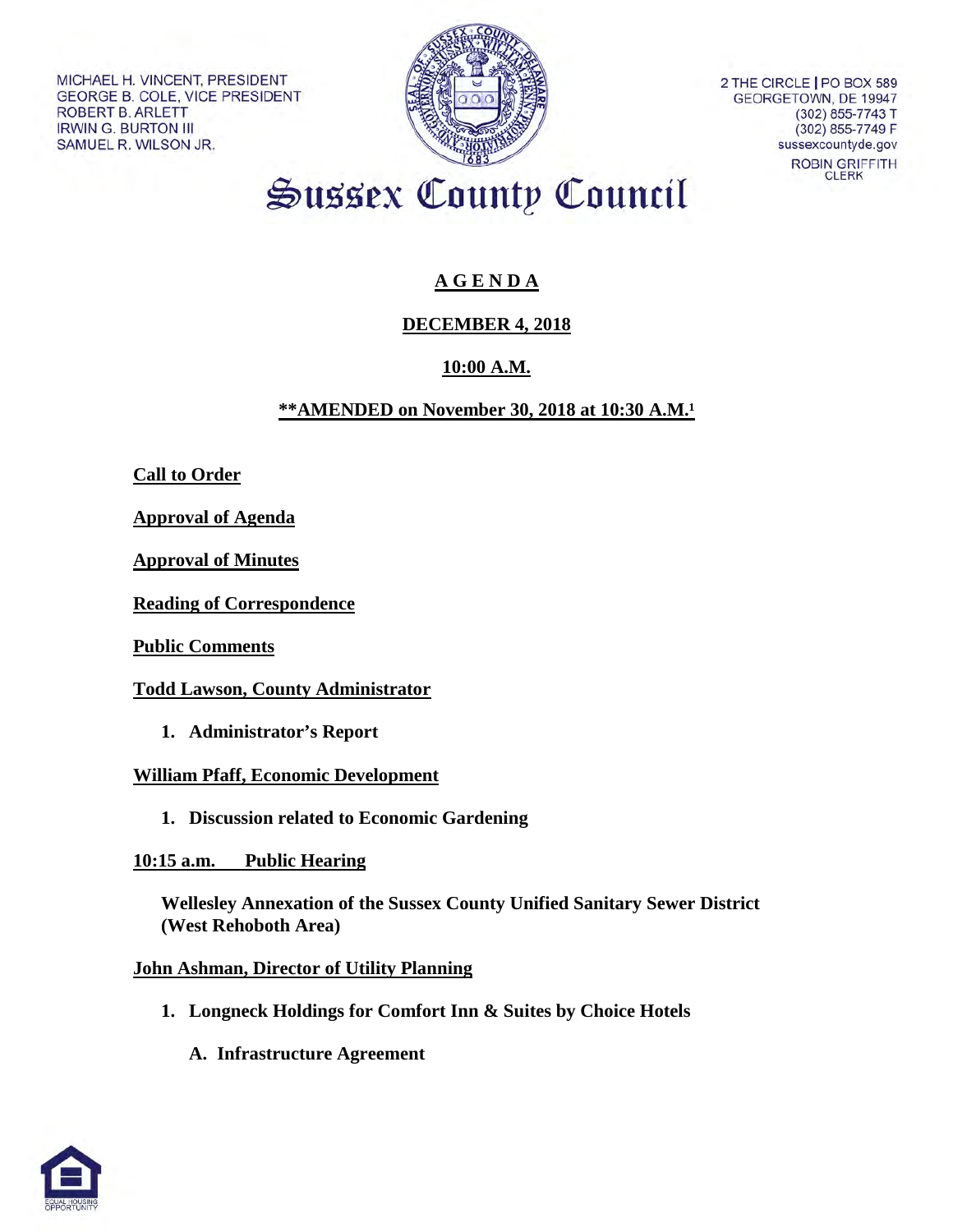#### **Councilman I.G. Burton III**

**Discussion and possible action related to the Pending Ordinance entitled "AN ORDINANCE TO AMEND THE CODE OF SUSSEX COUNTY, CHAPTER 115 ("ZONING"), ARTICLE III ("PROVISIONS APPLICABLE TO ALL DISTRICTS"), ARTICLE IV ("AR-1 AND AR-2 AGRICULTURAL RESIDENTIAL DISTRICTS") AND ARTICLE XXV ("SUPPLEMENTARY REGULATIONS") WITH RESPECT TO THE CALCULATION OF PERMITTED DENSITY"**

#### **Janelle Cornwell, Planning and Zoning Director**

**Consideration and approval of the Proposed Ordinance entitled "AN ORDINANCE ADOPTING THE 2018 COMPREHENSIVE PLAN FOR SUSSEX COUNTY AND REPEALING ORDINANCE NO. 1980, THE 2007 UPDATE OF THE COMPREHENSIVE PLAN, ADOPTED JUNE 24, 2008"** 

#### **Old Business**

**"AN ORDINANCE TO AMEND THE CODE OF SUSSEX COUNTY, CHAPTER 115, ARTICLE XID, SECTIONS 115-83.26, 115-83.27, 115-83.31 AND "115 ATTACHMENT 4, SUSSEX COUNTY TABLE IV"**

**Conditional Use No. 2126 filed on behalf of Nikolajs Lituinenkous**

**"AN ORDINANCE TO GRANT A CONDITIONAL USE OF LAND IN AN AR-1 AGRICULTURAL RESIDENTIAL DISTRICT FOR COMMERCIAL VEHICLE STORAGE AND CAR SALES TO BE LOCATED ON A CERTAIN PARCEL OF LAND LYING AND BEING IN DAGSBORO HUNDRED, SUSSEX COUNTY, CONTAINING 9.54 ACRES, MORE OR LESS" (Tax I.D. No. 233-11.00-172.00) (911 Address: 30028 Vines Creek Road, Dagsboro)** 

#### **Change of Zone 1855 filed on behalf of Kirk Salvo, KH Sussex, LLC**

**"AN ORDINANCE TO AMEND THE COMPREHENSIVE ZONING MAP OF SUSSEX COUNTY FROM AN AR-1 AGRICULTURAL RESIDENTIAL DISTRICT TO A C-3 HEAVY COMMERCIAL DISTRICT FOR A CERTAIN PARCEL OF LAND LYING AND BEING IN INDIAN RIVER HUNDRED, SUSSEX COUNTY, CONTAINING 3.51 ACRES, MORE OR LESS" (Tax I.D. No. 234-11.00-56.09, 56.03, and 56.02) (911 Address: None Available)** 

#### **Grant Requests**

- **1. Beacon Middle School for the choir's travel expenses**
- **2. Beacon Middle School for the band's travel expenses**
- **3. Delaware Lions Foundation for Humanitarian Service Projects**